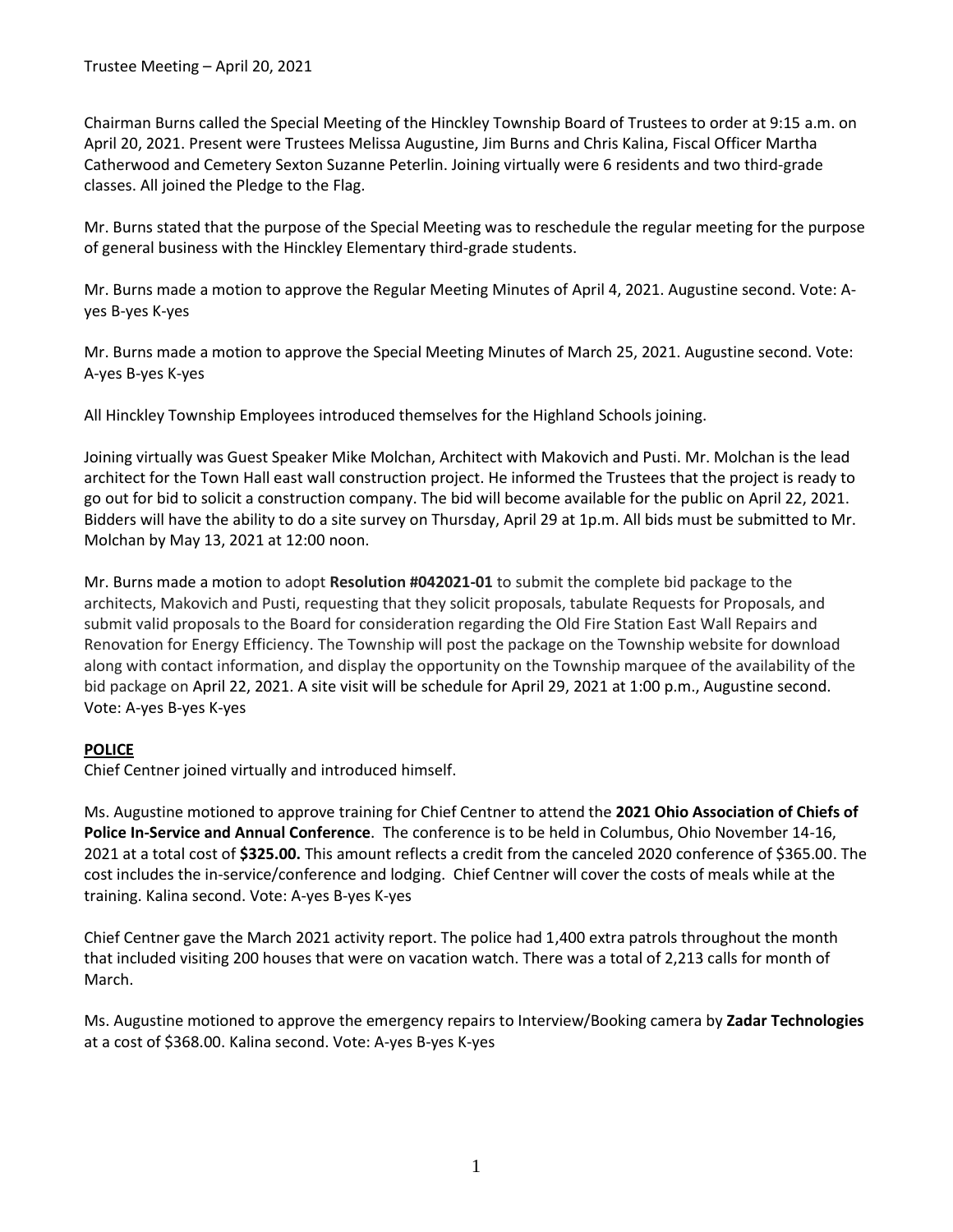Trustee Meeting – April 20, 2021

Chief Centner informed the Board that the Route 303/Stony Hill Radio Tower project will go live today, April 20, 2021. In addition, the Police Department conducted a radio test at the new school. He reported that that they had excellent coverage in the new elementary school even before the new tower comes online.

Chief Centner then presented the winners of the Police Department's Coloring Contest from the Hinckley Women's Club Easter Parade. They were: Cadence Heaton, Rachel Licardi and Claire Kolozvary.

## **FIRE**

Chief Grossenbaugh joined virtually and introduced himself.

Ms. Augustine motioned for appropriations of **\$207.00** to **Fire Safety Services** for two threaded line gauges. Kalina second. Vote: A-yes B-yes K-yes

Ms. Augustine motioned to hire Logan Davis as a part-time Firefighter/Paramedic effective April 20, 2021 at a rate of pay of \$14.35 per hour and for a probationary period of 12 months. Kalina second. Vote: A-yes B-yes Kyes

Chief Grossenbaugh informed the Board that the portable radios listed on GovDeals sold for \$2,645. The remaining items did not sell and will be reassessed as to their utility.

Chief Grossenbaugh informed the Board that there will be a Blood Drive this Saturday from 10:00 a.m. to 3:00 p.m. at the old fire station. There are still some openings available.

## **SERVICE**

Service Director Mike Behary joined virtually and introduced himself.

Mr. Behary stated that he received two bids for the Bethany Lane engineering. Lewis Land Professionals and Davey Resource Group submitted bids. The Lewis Land Professionals bid (\$15,900.00) was significantly lower than Davey Resource Group bid (\$26,976.00). The Trustees discussed the two bids and felt that Lewis Land Professionals has provided quality engineering work for the Township in the past.

Mr. Burns made a motion to adopt **Resolution #042021-02,** hiring Lewis Land Professionals for engineering services on Bethany Lane for an amount not to exceed **\$17,700**.**00**, which includes any added additional services as outlined in the proposal. Augustine second. Vote: A-yes B-yes K-yes

Mr. Burns motioned for appropriations to purchase steel to make a fork extension through **Standard Welding** at a cost of **\$345.00**. This extension will assist in moving large items safely at the Service Department. Augustine second. Vote: A-yes B-yes K-yes

# **ZONING**

Mr. Kalina provided the students with a brief overview of how Township zoning works. He then presented the 2020 Fourth Quarter Zoning Report which included 10 accessory buildings and 50 new residences.

#### **CEMETERY**

Ms. Peterlin explained her position as Cemetery Sexton to the students and presented the 2020 Fourth Quarter and Annual Cemetery Report, which included 4 lots sold, 1 burial and 2 footers **Total Q4 fees** collected was \$**2,900**. Overall in 2020, total fees collected were **\$17,733**. In addition, the Township leveled several monuments that were beginning to lean.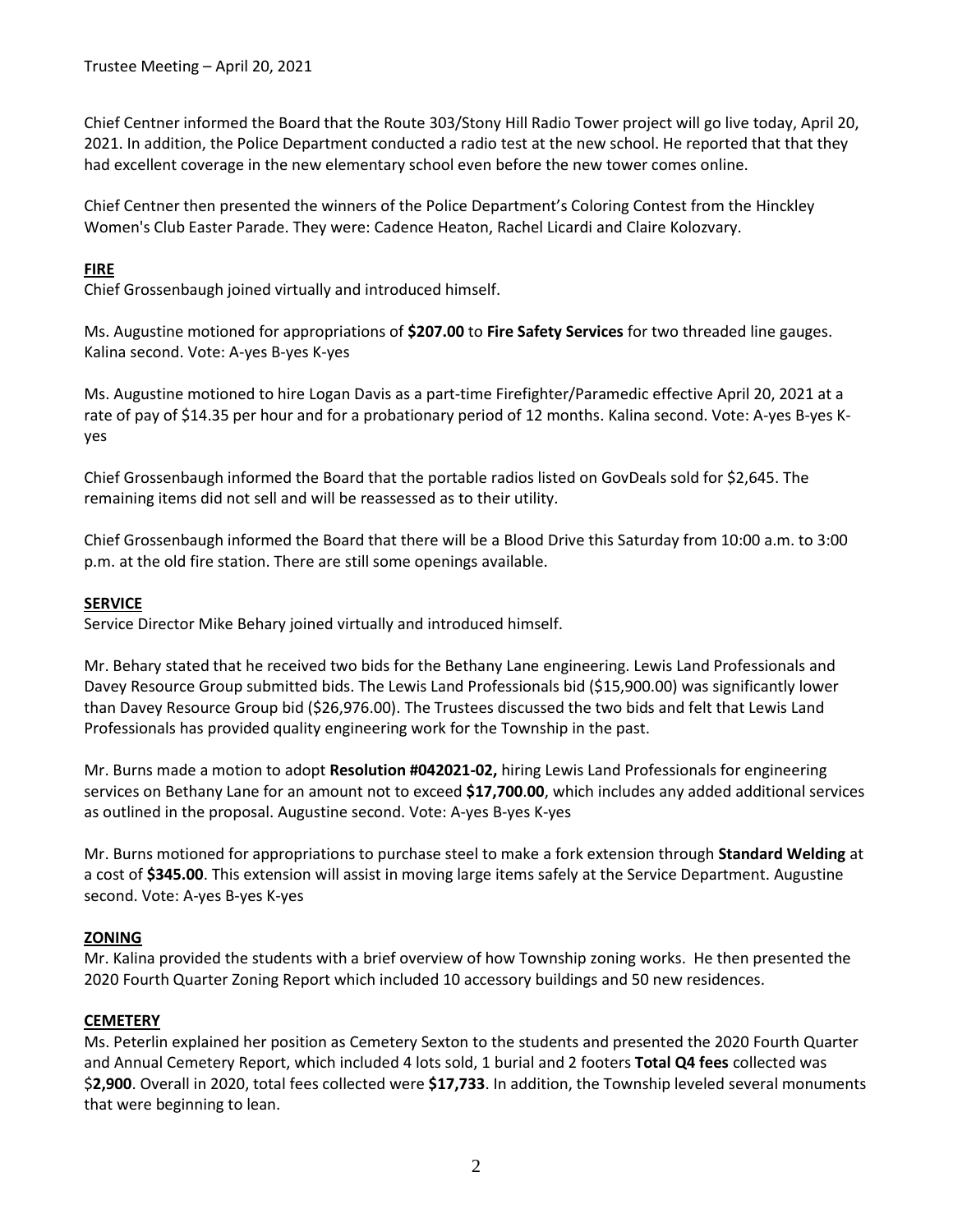## **TRUSTEES**

Mr. Kalina motioned for approval of appropriations not to exceed **\$60.00** to participate in the **Ohio Township Association Webinar** on April 21, 2021 for Mr. Wilson & Mr. Zablotny. Augustine second Vote: A-yes B-yes K-yes

Mr. Kalina made a motion to adopt **Resolution #042021-03,** approving The Estates at Pine Valley temporary Tturnaround. He explained that the turnaround was conditional on Trustee approval and would be in place until the second phase of the development is begun. In addition, the Township requested the developers provide a bond guaranteeing the completion of the roadway in the event the developers are unable to do so. Discussion ensued on having the Medina County Engineers sign off on the plan and to have the developers agree to 125% cost of the turnaround in case inflation causes the price to skyrocket. Augustine second. Vote: A-yes B-yes K-yes

Trustees discussed the high caliber of candidates interviewed for the Zoning Commission Alternate position. Mr. Kalina motioned to appoint Andrew Arline as an Alternate to the Hinckley Township Zoning Commission with a term expiration of December 31, 2021. Augustine second. Vote: A-yes B-yes K-yes

Kalina stated that Mr. Arline is highly qualified, has been a resident of Hinckley for 20 years and is interested in maintaining the rural character of the Township.

Mr. Kalina provided the Trustees with a Zoning Department update which included a special meeting of the Zoning Commission regarding definitions and Conservation Development setbacks, a concept plan for Tire Max at the 303/W. 130<sup>th</sup> Street corner and a concept plan for the proposed Kubala Farms Subdivision that will be reviewed by the Medina County Planning Commission on April 21, 2021.

Mr. Kalina added that the Cleveland Metroparks is interested in discussing a potential partnership with the Township on the Gibson land donation proposed at the April 4, 2021 meeting. The Trustees agreed that this solution would be advantageous to all parties.

The Trustees reviewed and signed the final plat (mylar) for the Trails at Redwood Falls (Phase  $4 - 22$  parcels).

Ms. Augustine motion to adopt **Resolution #042021-04**, authorizing the fiscal officer to forward \$3,506.19 to Kimble for the Hinckley Township Unpaid Trash 2020, T1600l - 1st half 2020 property taxes, in accordance with paragraph 6.1 of the contract: any delinquent charges that are collected pursuant to R.C. 505.31(B) Specific to assessments set out. Burns second. Vote: A-yes B-yes K-yes

Ms. Augustine motioned to request an amount not to exceed **\$200.00** for the **Hinckley Garden Club** to begin landscaping the Historical Society. They will use the funds around the new wheelchair lift and will work with the Service Department in installing a new landscape bed. Burns second Vote: A-yes B-yes K-yes

Ms. Augustine presented a draft of the Hinckley Township Telework Policy. She asked for comment prior to sending the policy to the Medina County Prosecutors Office for approval.

Ms. Augustine presented a Recycling Guide from Kimble explaining what can and cannot be recycled.

Ms. Augustine reminded the Board that the Memorial Day Parade will May 31 at 9:00 am and will begin at the Our Lady of Grace Church.